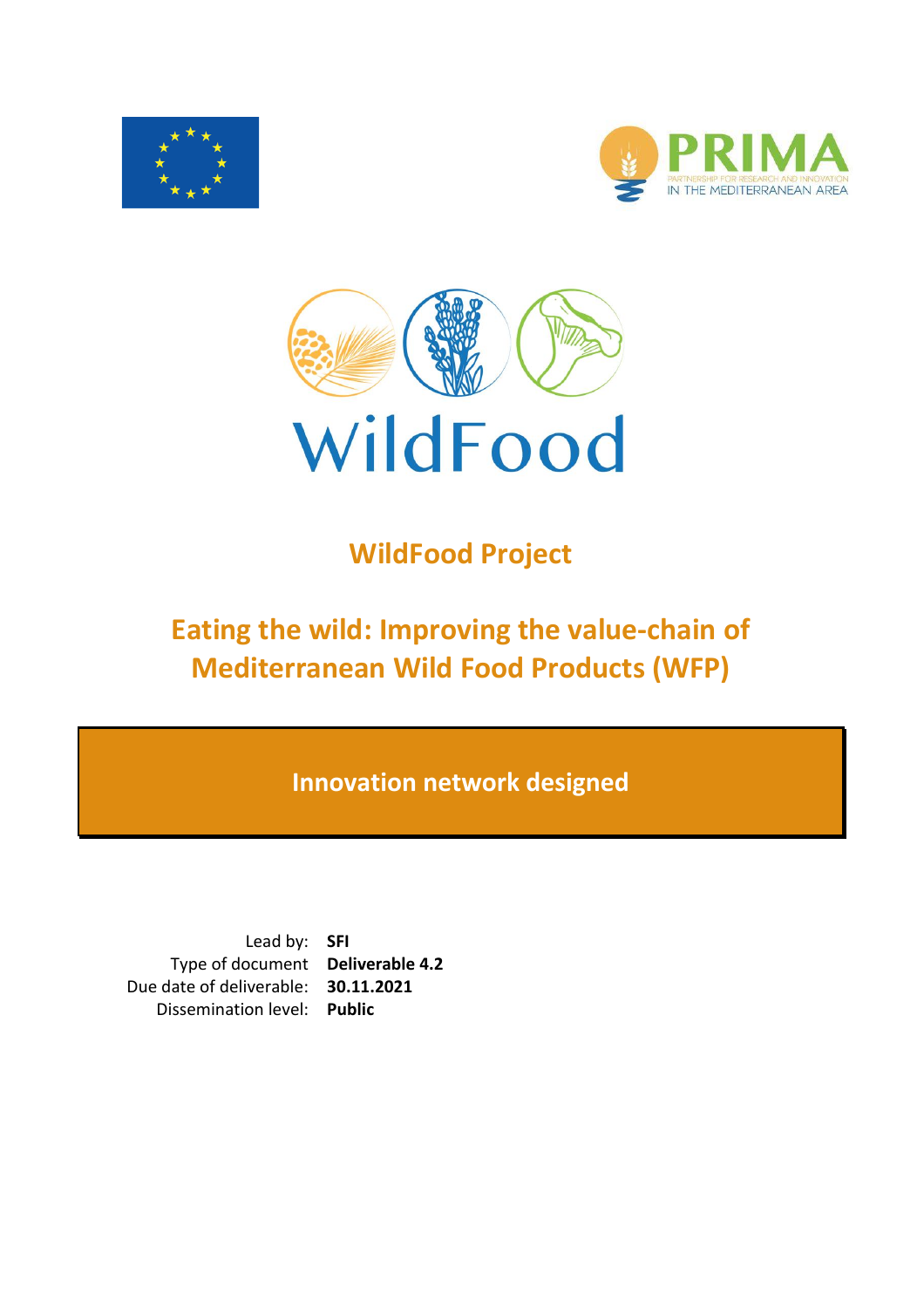



### Authors

Anže Japelj. Slovenian Forestry Institute

### Reference

Japelj, A. (2022). Report on innovation network designed. WildFood Project. PRIMA Foundation programme.

### Legal Disclaimer

The information in this document is provided "as is", and no guarantee or warranty is given that the information is fit for any particular purpose. The above-mentioned authors shall have no liability for damages of any kind including without limitation direct, special, indirect, or consequential damages that may result from the use of these materials subject to any liability which is mandatory due to applicable law. The sole responsibility for the content of this publication lies with the authors. It does not necessarily reflect the opinion of the European Union nor the PRIMA Foundation. Neither Slovenian Forestry Institute, nor the European Commission, nor the PRIMA Foundation are responsible for any use that may be made of the information contained therein.

### Executive summary

Innovation network was set as one of key elements of WildFood project to actively involve relevant stakeholders in long term. The aim of this is to establish a continuous dialogue between the project consortium and stakeholder that can play an advisory role in terms of providing suggestions, critical feedback, and media to further disseminate information and "know-how" developed within the project. Stakeholders are to cover all segments of the WFP value-chain so that they can provide information on all relevant steps of WFP production, processing, and sale. This will be valuable for all work packages of the project, but especially for work package 4, which will tackle the potential of introducing innovation within current business models of the WFP sector and for sure needs to involve stakeholders "from the field" to give the innovation aspects a firm and realistic frame. Innovation network will this play a crucial role in transferring new information into practice.

This document reports on the first step of designing an innovation network that will cover partnering countries in WildFood. Two elements are key, mapping of stakeholder in order to know who are the most relevant and organizing events (workshops and interviews) to actively involve stakeholders, give them information on the project activities and highlight importance of their participation. It is expected that those attending the events will continue to be available as a part of the innovation network.

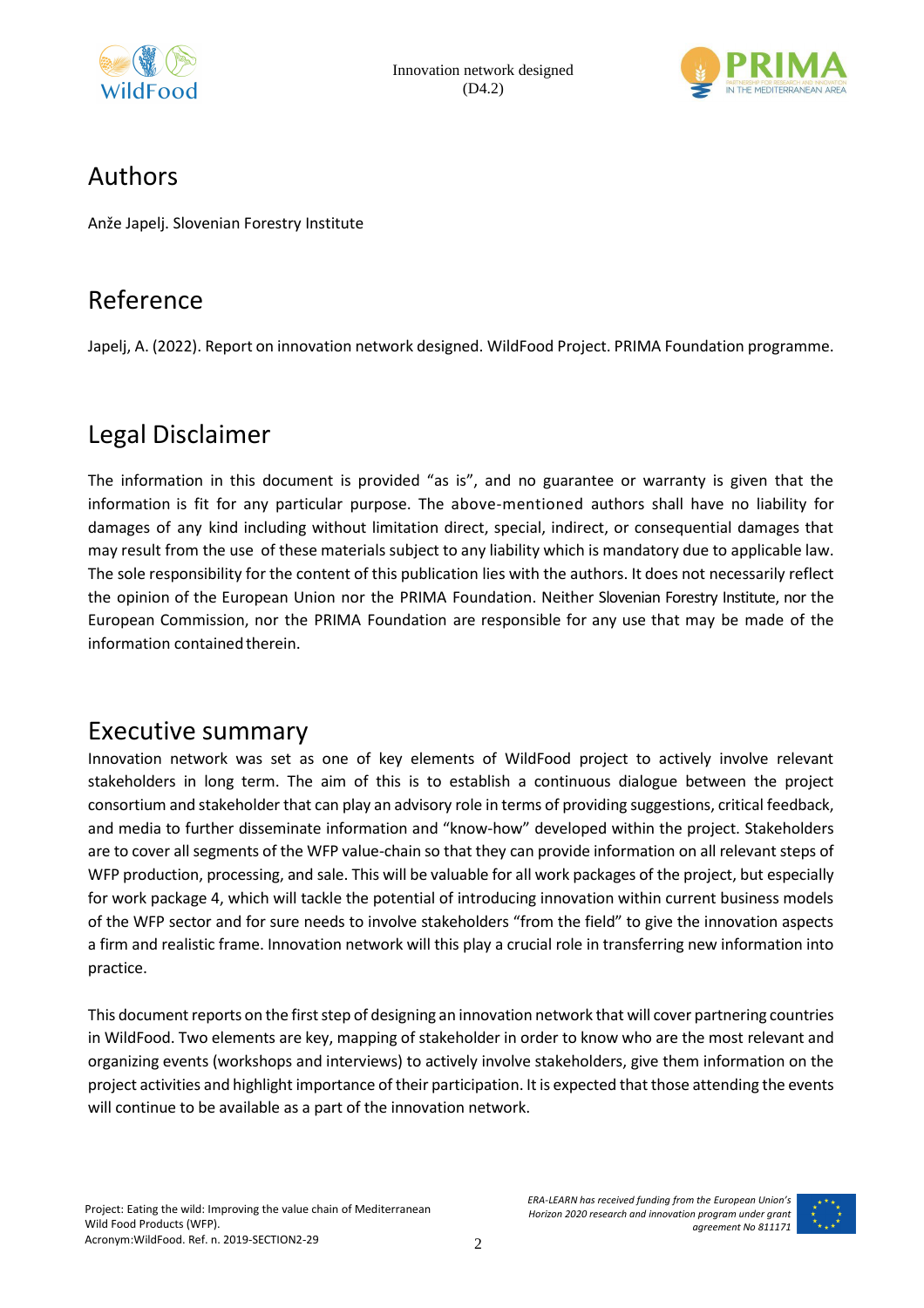



## **Contents**

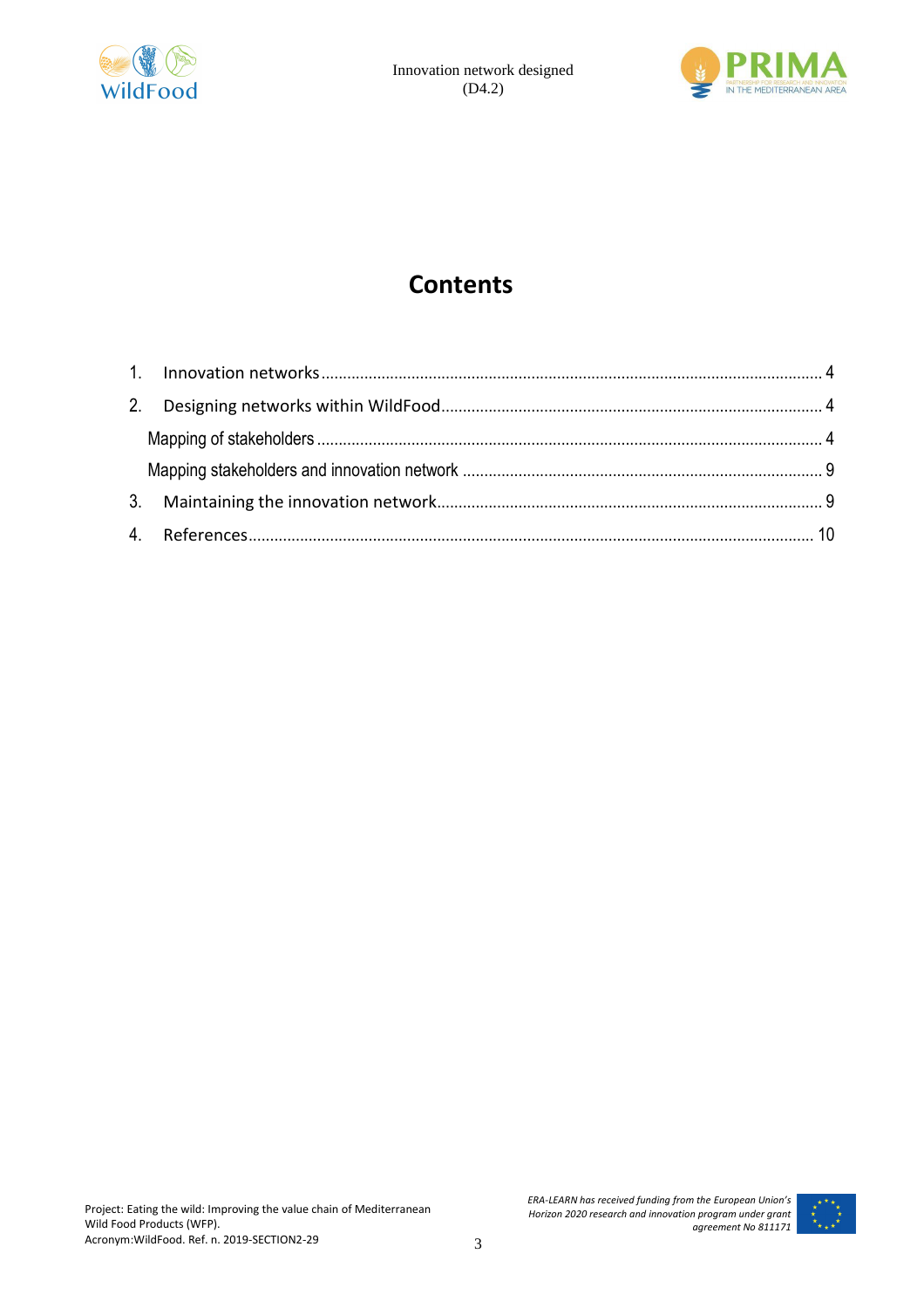



#### <span id="page-3-0"></span>**1. Innovation networks**

The innovation network is defined as interconnected structure of individual stakeholders and organizations sharing common goals related to research and/or development of new technologies/products. In the context of WildFood project this relates to wild food products (WFPs) and individuals/organizations working within the WFP sector.

#### <span id="page-3-1"></span>**2. Designing networks within WildFood**

Designing an innovation network is a part of the first task of WP4 – T4.1 Creation of virtual sites for connecting actors. The goal is to establish an interregional connection among stakeholders from all parts of the WFP value chain that would act as a tool for exchanging information, discussing know-hows, and elaborating on possible innovations, which could potentially be implemented in business models of WFP sector. Moreover, the network would ideally accommodate longer-term partnerships among stakeholders and between stakeholders and project partners as well.

The initial step in designing the innovation network was to hold national-level events, that would kick-start interaction among project partners and stakeholders. Six workshops (and individual interviews in case of Slovenia) were organized in all partnering countries but Algeria:

- one workshop in Italy (truffles),
- one workshop in Tunisia (pine nuts & Rosemary & Myrtle),
- one workshop in Portugal (acorns & Pennyroyal & pine nuts),
- two workshops in Spain (one related to pine nuts & one related to truffles) and
- personal interviews in Slovenia (truffles).

Each workshop followed a pre-defined line of topics, as events were designed to accommodate goals not only of T4.1, but T3.1 as well. Two elements of the workshops were specifically related to innovation network:

- mapping of stakeholders (attending the workshop and in some cases also those who did not, but were considered as relevant),
- discussion on the relevance, benefits, and ways of maintaining the network.

#### Mapping of stakeholders

<span id="page-3-2"></span>The mapping exercise was set by defining the stakeholder's position within the WFP value chain and 6 additional indicators, which are to assess how relevant / suitable is specific stakeholder to be included in the innovation network. The 6 indicators are:

- 1. stakeholder's attitude towards business model innovation,
- 2. stakeholder's influence how strong is connection between the stakeholders and WildFood,
- 3. stakeholder's interest in business model innovation,
- 4. stakeholder's power to implement innovation in business models,
- 5. stakeholder's proximity to the project activities,
- 6. stakeholder's receptiveness to being involved in project activities.

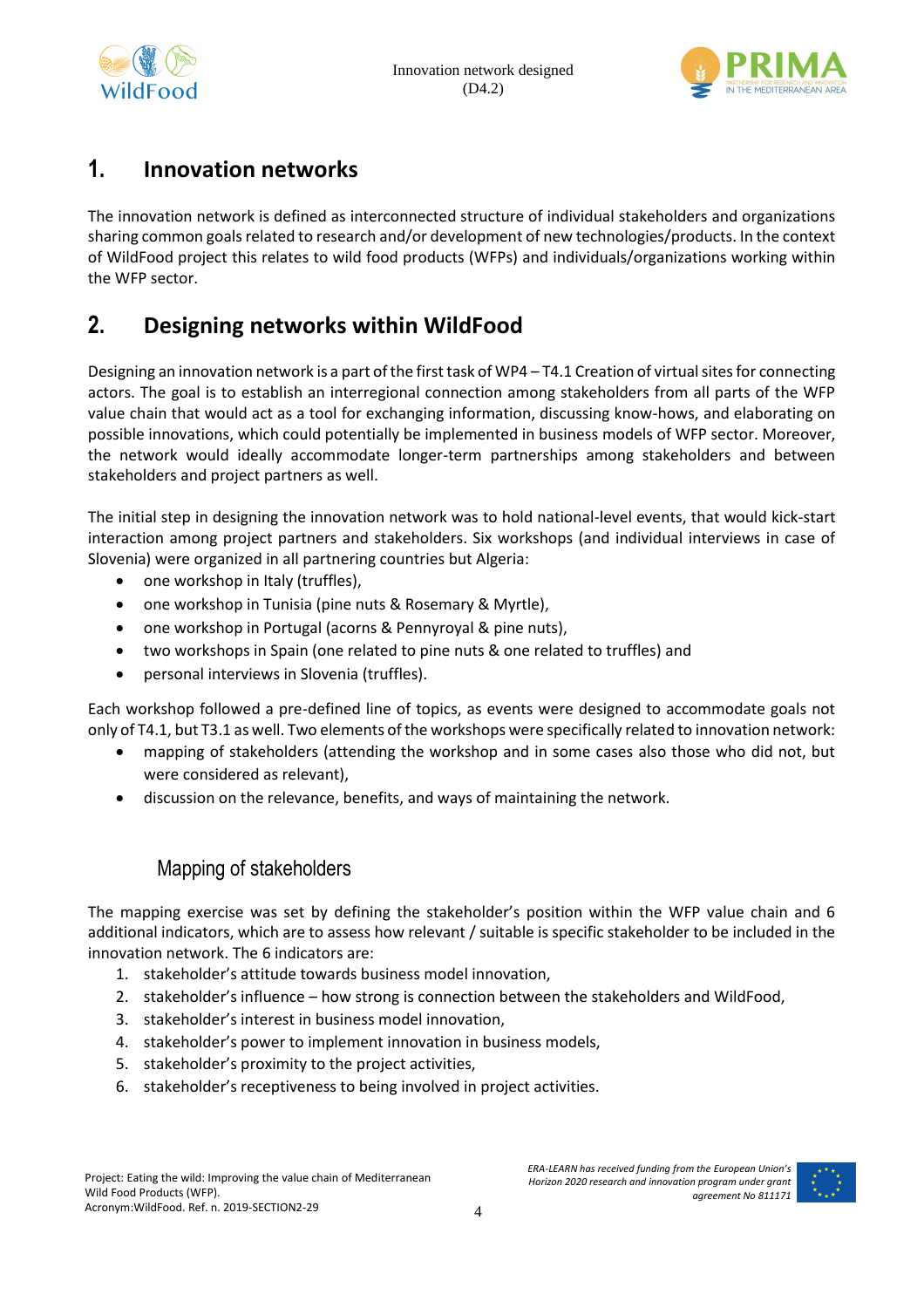



Ideally, each workshop attendee was assigned with assessments for all 6 mapping indicators and characterized by one or more roles (positions) in the value chain. This enabled having a comprehensive 'map' of stakeholders, which transparently shows their distribution along the gradient of each mapping indicator and also helps in identifying potential groupings of stakeholders within specific combinations (values) of two or more indicators. Having this information aids project partners to highlight stakeholders which are of strong focus for the consortium to effectively carry out several project activities. Those are stakeholders with particularly high sum of all mapping indicators' values. Those with lower score can also be important, just not as highly as those with high sum. Some partners did the mapping exercise prior to the workshop so to invite those stakeholders with higher relevancy for WildFood project.

The list of all stakeholders and mapping assessments are in the annex of this report, however a general summarization for all indicators (overall and country level averages of estimates) are presented as well – Tables 2-7.

In two cases (Tunisia and Italy) mapping exercise was not implemented, in additional two the mapping was done on two stakeholders only (Slovenia and Spain in case of pine nuts value chain), while in the remaining two cases 12 stakeholders (Spain in case of truffle value chain) and 15 stakeholders (Portugal in cases of acorn, pennyroyal and pine nuts) respectively mapping was done.

Out of 49 stakeholders mapped more than half (28) were identified as producers only, 3 as processors, 3 as middlemen and the rest were assigned with a combination of roles (Table 1). Two were not labelled with any of the roles.

| Role in the WFP value chain           | <b>Total number of</b><br>stakeholders | Portugal       | Slovenia | <b>Spain</b> | <b>Italy</b> |
|---------------------------------------|----------------------------------------|----------------|----------|--------------|--------------|
| Producer                              | 28                                     | 4              | 1        | 10           | 13           |
| Processor                             | 3                                      |                | 0        | 0            | 2            |
| Middlemen                             | 3                                      | 3              | 0        | $^{(1)}$     | $\Omega$     |
| Producer&middlemen&processor          |                                        | $\Omega$       | 0        |              | $\Omega$     |
| Producer&middlemen&processor&retailer | 2                                      |                |          | 0            | $\Omega$     |
| Producer&middlemen&retailer           |                                        | $\Omega$       | $\Omega$ |              | $\Omega$     |
| Producer&processor                    | $\mathfrak z$                          | $\overline{2}$ | $\Omega$ | $\Omega$     | $\Omega$     |
| Producer&retailer                     |                                        | $\Omega$       | 0        |              | $\Omega$     |
| Middlemen&processor                   |                                        |                | $\Omega$ | 0            | $\Omega$     |
| Middlemen&retailer                    |                                        |                | 0        | 0            | $\Omega$     |
| Processor&retailer                    | 4                                      | 3              | $\Omega$ |              | $\Omega$     |
| No role                               | 2                                      | $\mathcal{P}$  | 0        | 0            | $\Omega$     |
| <b>Total</b>                          | 49                                     | 15             | 2        | 14           | 18           |

*Table 1: The distribution of stakeholders attending workshops or interviews within WFP value chain*

Obviously, there is a strong overrepresentation of producers, while the rest of the profiles have several times less cases. This might be due to actual abundance of producers in the WFP sector. There is no indication of producers being more *receptive* to project involvement as average grade of receptiveness is 3.5 and is neither at the highest average value of 4.0 nor at the lowest value of 3.0 that (Table 2).

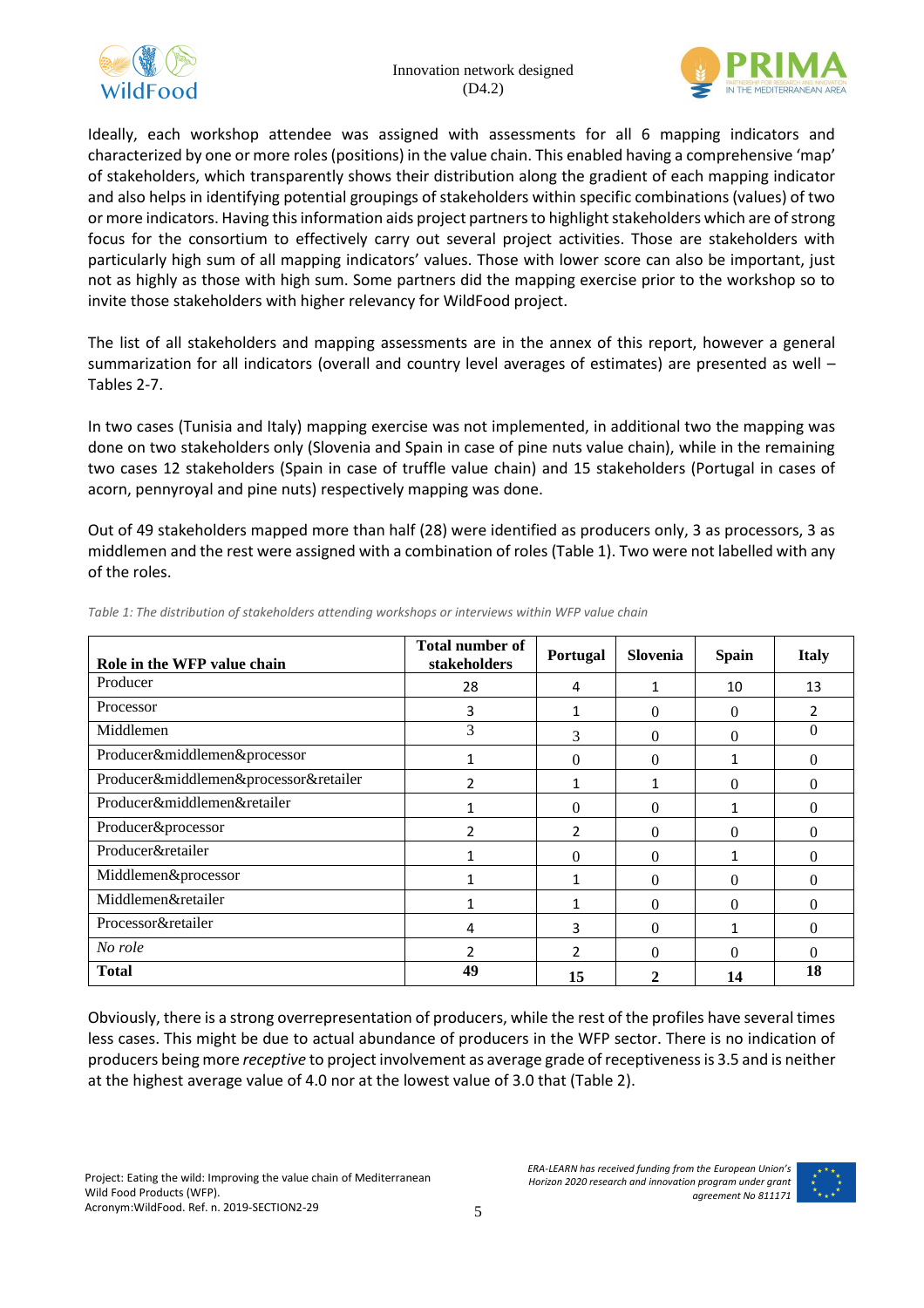



*Table 2: Average values of estimated receptiveness of stakeholders attending workshops or interviews (4-stakeholder is fully responsive and/or easy to communicate to, 3-moderately responsive and/or easy to communicate to, 2-rather unresponsive and/or hard to communicate to, 1-completely unresponsive and/or impossible to communicate to)*

| Role in the WFP value chain           | <b>Overall average</b> | Portugal | Slovenia | <b>Spain</b> |
|---------------------------------------|------------------------|----------|----------|--------------|
| Producer                              | 3.5                    | 3.5      | 4.0      | 3.4          |
| Processor                             |                        |          |          |              |
| Middlemen                             | 4.0                    | 4.0      |          |              |
| Producer&middlemen&processor          | 4.0                    |          |          | 4.0          |
| Producer&middlemen&processor&retailer | 4.0                    | 4.0      | 4.0      |              |
| Producer&middlemen&retailer           | 4.0                    |          |          | 4.0          |
| Producer&processor                    | 3.5                    | 3.5      |          |              |
| Producer&retailer                     | 3.0                    |          |          | 3.0          |
| Middlemen&processor                   | 4.0                    | 4.0      |          |              |
| Middlemen&retailer                    | 3.0                    | 3.0      |          |              |
| Processor&retailer                    | 3.3                    | 3.3      |          | 3.0          |
| No role                               | 4.0                    | 4.0      |          |              |
| <b>Total</b>                          | 3.5                    | 3.6      | 4.0      | 3.4          |

Taking the overall average, value 4.0 in the case of *stakeholder's attitude towards business model innovation* if the highest of all mapping indicators. It is high for Portugal as well as Spain, while it is slightly lower in case of Slovenia (however, the latter case has only two stakeholders). Middlemen in case of Portugal has very low value, which indicate low support for BM innovation.

*Table 3: Average values of estimated attitude of stakeholders towards business model innovation (5-strong support, 4-moderate support, 3-undecided, 2-moderate opposition, 1-strong opposition)*

| Role in the WFP value chain           | <b>Overall average</b> | Portugal | Slovenia | <b>Spain</b> |
|---------------------------------------|------------------------|----------|----------|--------------|
| Producer                              | 3.8                    | 4.3      | 4.0      | 3.6          |
| Processor                             |                        |          |          |              |
| Middlemen                             | 2.0                    | 2.0      |          |              |
| Producer&middlemen&processor          | 5.0                    |          |          | 5.0          |
| Producer&middlemen&processor&retailer | 4.0                    | 5.0      | 3.0      |              |
| Producer&middlemen&retailer           | 5.0                    |          |          | 5.0          |
| Producer&processor                    | 3.5                    | 3.5      |          |              |
| Producer&retailer                     | 5.0                    |          |          | 5.0          |
| Middlemen&processor                   | 5.0                    | 5.0      |          |              |
| Middlemen&retailer                    | 4.0                    | 4.0      |          |              |
| Processor&retailer                    | 4.8                    | 4.7      |          | 5.0          |
| No role                               | 4.0                    | 4.0      |          |              |
| <b>Total</b>                          | 4.0                    | 4.1      | 3.5      | 4.0          |

If support for BM innovation in relatively high, the *actual interest* is somehow lower. It is averaging at 3.2 Those with sole role of producers seem to have least interest (2.9), however only slightly higher values were calculated for several other profiles.

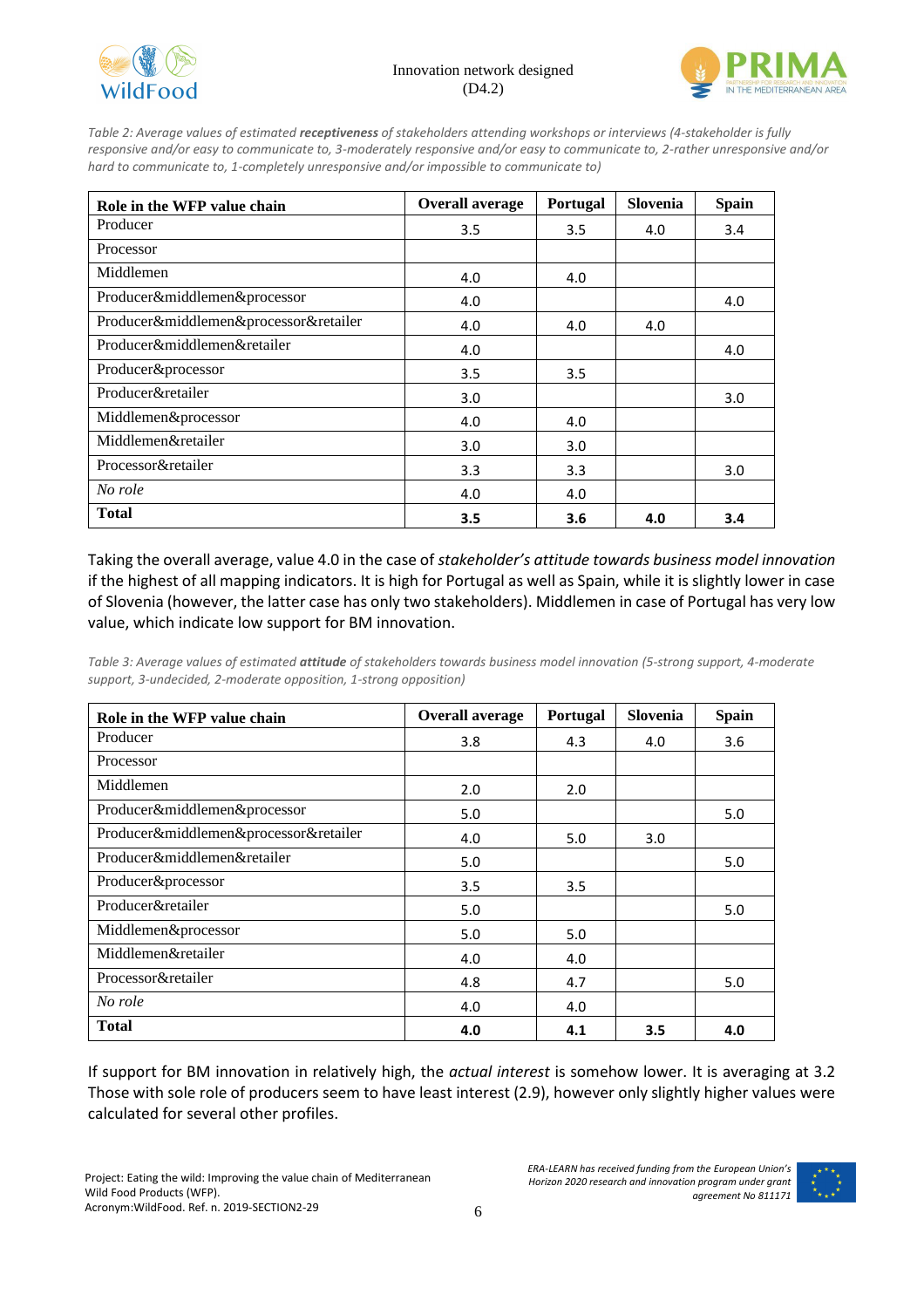



*Table 4: Average values of estimated interest of stakeholders in business model innovation (4-strong active\* interest, 3-moderate active interest, 2-moderate passive\* interest, 1-no interest; \*active means there is interest to get actively involved in innovation, whereas passive means that only information/knowledge is of interest)*

| Role in the WFP value chain           | <b>Overall average</b> | Portugal | Slovenia | <b>Spain</b> |
|---------------------------------------|------------------------|----------|----------|--------------|
| Producer                              | 2.9                    | 3.3      | 2.0      | 2.8          |
| Processor                             |                        |          |          |              |
| Middlemen                             | 4.0                    | 4.0      |          |              |
| Producer&middlemen&processor          | 4.0                    |          |          | 4.0          |
| Producer&middlemen&processor&retailer | 3.0                    | 4.0      | 2.0      |              |
| Producer&middlemen&retailer           | 4.0                    |          |          | 4.0          |
| Producer&processor                    | 4.0                    | 4.0      |          |              |
| Producer&retailer                     | 3.0                    |          |          | 3.0          |
| Middlemen&processor                   | 4.0                    | 4.0      |          |              |
| Middlemen&retailer                    | 3.0                    | 3.0      |          |              |
| Processor&retailer                    | 3.3                    | 3.3      |          | 3.0          |
| No role                               | 4.0                    | 4.0      |          |              |
| <b>Total</b>                          | 3.2                    | 3.6      | 2.0      | 3.0          |

Overall average assessment of *power to implement innovation* is similar to the actual interest. In this case producers do not have the lowest power, but middlemen do. The highest power to implement innovation was assigned to combined profiles of stakeholders with more than on role in the value chain.

*Table 5: Average values of estimated power of stakeholders to implement innovation in business models (4-significant\* power, 3 moderate power, 2-low power, 1-no power; \*significant means one is able to fully implement innovation of business models; moderate means that one needs to consult others to implement innovation; low means one can implement only fractions of innovation upon consulting others)*

| Role in the WFP value chain           | <b>Overall average</b> | Portugal | Slovenia | <b>Spain</b> |
|---------------------------------------|------------------------|----------|----------|--------------|
| Producer                              | 2.9                    | 2.8      | 4.0      | 2.8          |
| Processor                             |                        |          |          |              |
| Middlemen                             | 2.0                    | 2.0      |          |              |
| Producer&middlemen&processor          | 4.0                    |          |          | 4.0          |
| Producer&middlemen&processor&retailer | 3.5                    | 3.0      | 4.0      |              |
| Producer&middlemen&retailer           | 4.0                    |          |          | 4.0          |
| Producer&processor                    | 4.0                    | 4.0      |          |              |
| Producer&retailer                     | 4.0                    |          |          | 4.0          |
| Middlemen&processor                   | 4.0                    | 4.0      |          |              |
| Middlemen&retailer                    | 3.0                    | 3.0      |          |              |
| Processor&retailer                    | 3.8                    | 3.3      |          | 5.0          |
| No role                               | 2.5                    | 2.5      |          |              |
| <b>Total</b>                          | 3.2                    | 3.1      | 4.0      | 3.3          |

There are a few cases of strong connection between stakeholders and WildFood project that indicates a potential influence of a stakeholder on the project activities, however there are cases with low influence as well.

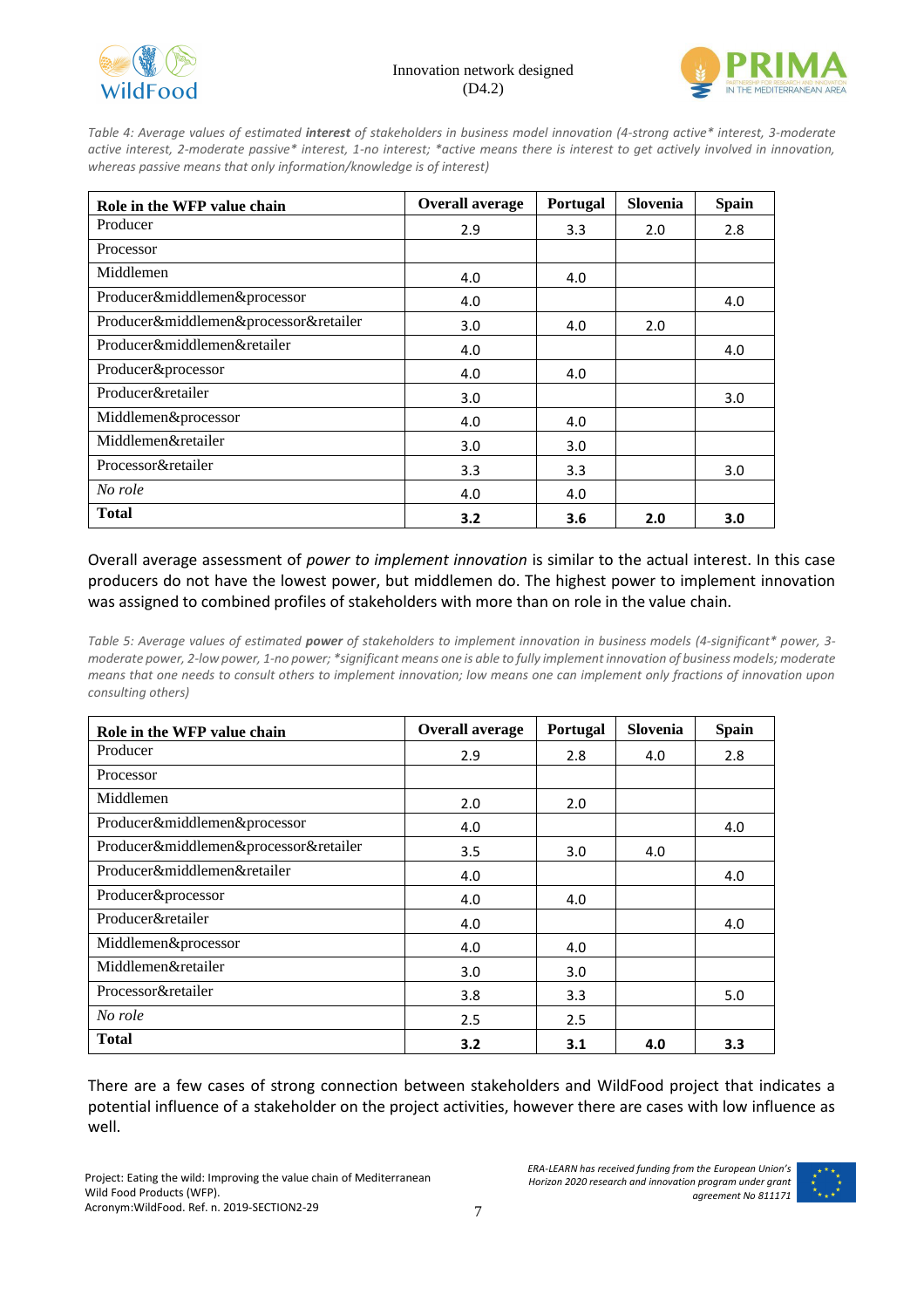



*Table 6: Average values of estimated influence of stakeholders – how strong is the connection between the stakeholder and the WildFood project (4-strong connection, 3-moderate connection, 2-low connection, 1-no connection)*

| Role in the WFP value chain           | <b>Overall average</b> | Portugal | Slovenia | <b>Spain</b> |
|---------------------------------------|------------------------|----------|----------|--------------|
| Producer                              | 2.9                    | 3.0      | 2.0      | 3.0          |
| Processor                             |                        |          |          |              |
| Middlemen                             | 4.0                    | 4.0      |          |              |
| Producer&middlemen&processor          | 4.0                    |          |          | 4.0          |
| Producer&middlemen&processor&retailer | 3.5                    | 4.0      | 3.0      |              |
| Producer&middlemen&retailer           | 4.0                    |          |          | 4.0          |
| Producer&processor                    | 3.0                    | 3.0      |          |              |
| Producer&retailer                     | 2.0                    |          |          | 2.0          |
| Middlemen&processor                   | 1.0                    | 1.0      |          |              |
| Middlemen&retailer                    | 1.0                    | 1.0      |          |              |
| Processor&retailer                    | 1.5                    | 1.0      |          | 3.0          |
| No role                               | 3.0                    | 3.0      |          |              |
| <b>Total</b>                          | 2.7                    | 2.5      | 2.5      | 3.1          |

*Proximity of stakeholders* to the WildFood project has a relatively low grade as well, which is not an issue per se, but can be if communication between the consortium and stakeholders will not address the fact that information flow from the project to stakeholders needs to be continuous. This means that stakeholders are generally not a part of the consortium, and various channels need to be active to reach all stakeholders.

*Table 7: Average values of estimated proximity of stakeholders to the WildFood project (4-stakeholder is a part of the project consortium, 3-stakeholder is in very close contact with the consort., 2-stakeholder has occasional contacts with consort., 1-one has neither contacts nor knowledge of the project)*

| Role in the WFP value chain           | <b>Overall average</b> | Portugal | Slovenia | <b>Spain</b> |
|---------------------------------------|------------------------|----------|----------|--------------|
| Producer                              | 2.3                    | 2.3      | 2.0      | 2.3          |
| Processor                             |                        |          |          |              |
| Middlemen                             | 1.0                    | 1.0      |          |              |
| Producer&middlemen&processor          | 3.0                    |          |          | 3.0          |
| Producer&middlemen&processor&retailer | 3.0                    | 4.0      | 2.0      |              |
| Producer&middlemen&retailer           | 3.0                    |          |          | 3.0          |
| Producer&processor                    | 3.0                    | 3.0      |          |              |
| Producer&retailer                     | 3.0                    |          |          | 3.0          |
| Middlemen&processor                   | 4.0                    | 4.0      |          |              |
| Middlemen&retailer                    | 2.0                    | 2.0      |          |              |
| Processor&retailer                    | 2.0                    | 1.7      |          | 3.0          |
| No role                               | 4.0                    | 4.0      |          |              |
| <b>Total</b>                          | 2.5                    | 2.6      | 2.0      | 2.5          |

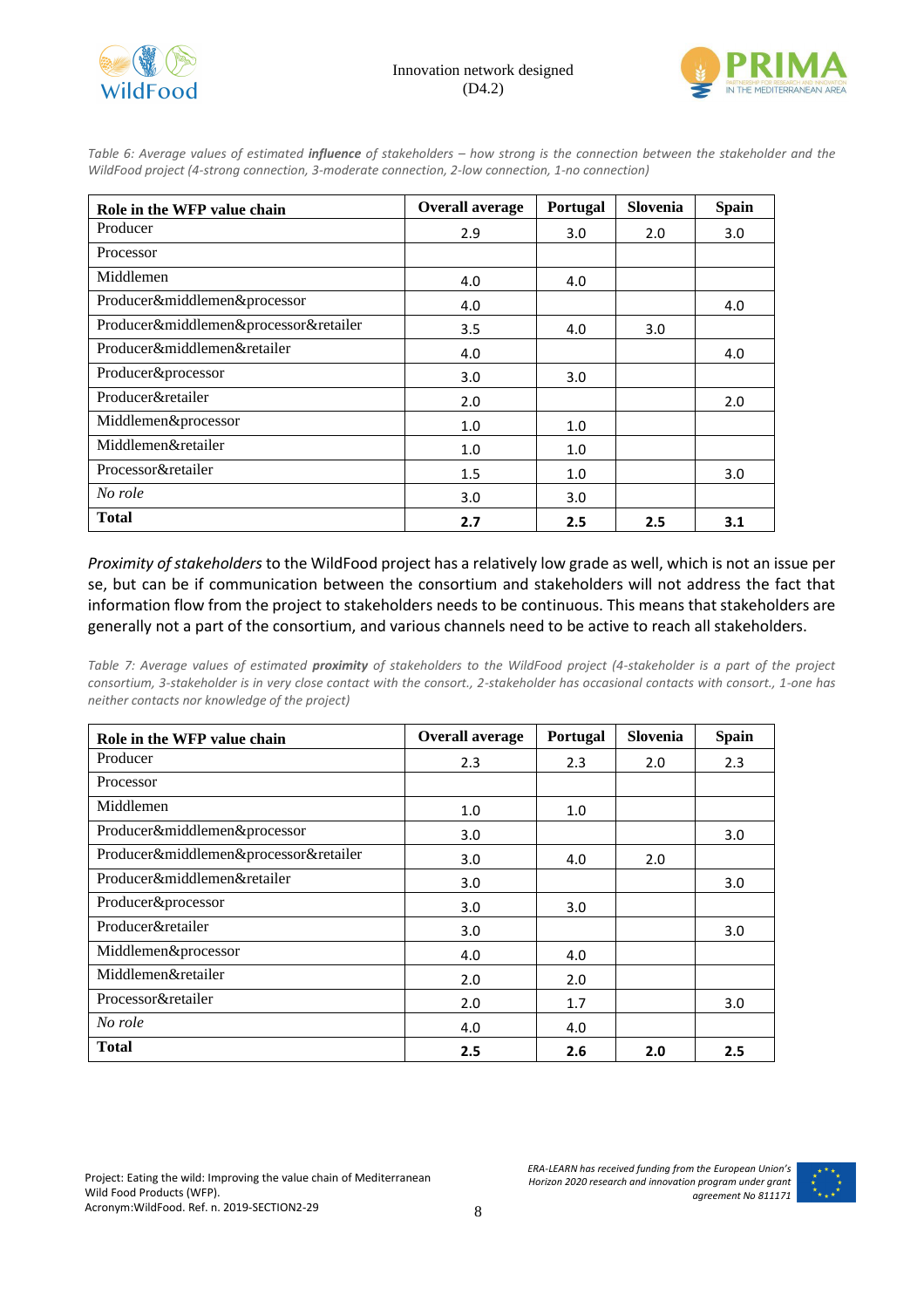



#### Mapping stakeholders and innovation network

<span id="page-8-0"></span>There are several aspects of mapping that can act as inputs for designing innovation network. Those are highlighted in the following section.

1. Attitude, interest, and power

Stakeholders with supportive attitude towards innovation, strong interest in innovations of BM and significant power to implement potential innovation are those WildFood needs to target. Those are characterized as "influential active backers" (Bourne 2009). Theoretically, those present a cluster of stakeholders who need to be kept close to the project as they can act as an important momentum in innovation, not only in designing innovation but also in the phase of implementation. Three cases of mixed profiles stand out: producer&middlemen&processor, producer&middlemen&retailer, and middlemen&processor. However, this refers to only one person per profile, which decreases the possibility to generalize results.

Producers, who present most of our stakeholder sample perform relatively bad in this aspect as all three indicators report low values. There is also the case of middlemen, albeit only 3 persons (Portugal), who were assigned with even more opposing attitude and lower power but with higher interest in innovation, which might be a bit odd. We might conclude that those with only one role in the value chain are those who's attitude towards innovation WildFood can alter in a positive direction. Supportive attitude would increase the chances of implementation of innovations in BM.

2. Interest, power, and proximity

Combination of those three aspects highlights a potential to implement innovation within BM as they support it, have the power to implement it, and are also close to the project so that "know-how" transfer can be quick and effective. Actually, the same three cases loom as in the previous point: producer&middlemen&processor, producer&middlemen&retailer, and middlemen&processor. Again, generalization is risky due to low number of actual cases.

3. Influential active blockers

Those with high interest, significant power but are opposing innovation might (potentially) act as influential active blockers. Theoretically, they could block project activities and jeopardize its success. Fortunately, there are no clear indications of such stakeholders being involved in project events.

It is expected that at least a majority of those participating in workshops/interviews will remain receptive for future collaboration in project activities.

### <span id="page-8-1"></span>**3. Maintaining the innovation network**

Two events also covered the question on how to keep the innovation network active – workshop in Portugal and interviews. Stakeholders from the workshop in Portugal listed "creating the innovation network" as one of innovative solutions WildFood needs to focus on, however WP4 leader contacted PP from Portugal to further discuss this issue. PP from Portugal expressed moderate concern on how to maintain the networks as itsfuture participation of stakeholders was not completely guaranteed. Some were reserved to be involved in the project as this means they would need to allocate additional time. Still, Portugal PP are relatively confident they may maintain part of the network active throughout the project.

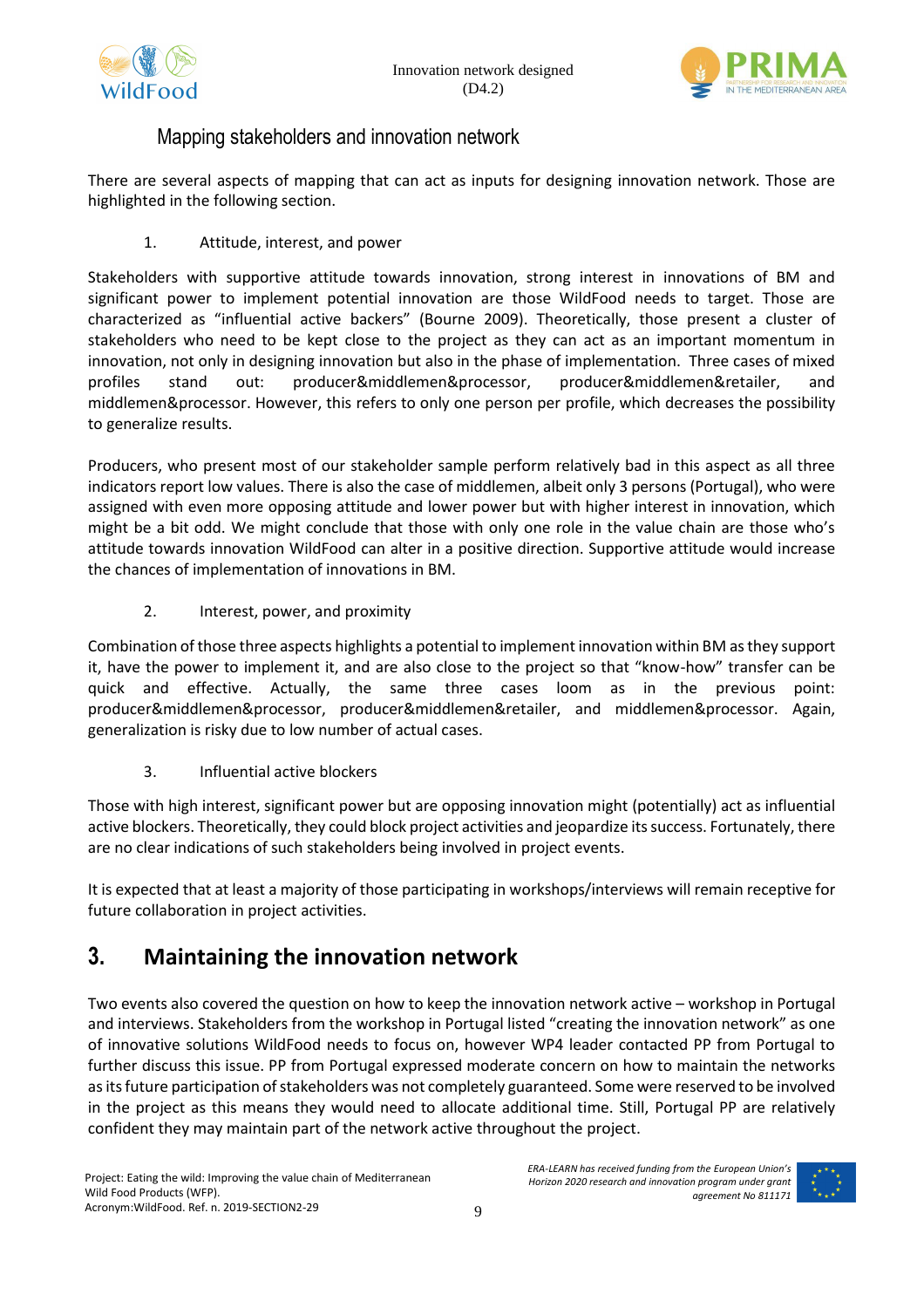



Both interviewees in Slovenia discussed the potential of having more stakeholder involved in the project. The initial problems with motivating stakeholder to attend the joint event were confirmed by both as something WildFood needs to consider as a fact when dealing with truffles-related community in Slovenia. None of the two interviewees was willing to share their contacts, which indicates that widening the network will be difficult.

WildFood consortium will focus on maintaining the current network of stakeholders as active as possible, buy keeping them close to the project (continuous information flow, regular contacts, and occasional joint event) and concentrating the efforts on stakeholders that were assessed with high stakeholders' mapping indicators.

#### <span id="page-9-0"></span>**4. References**

Bourne, L. (2009). Stakeholder relationship management: A Maturity Model for Organisational Implementation, Routledge.